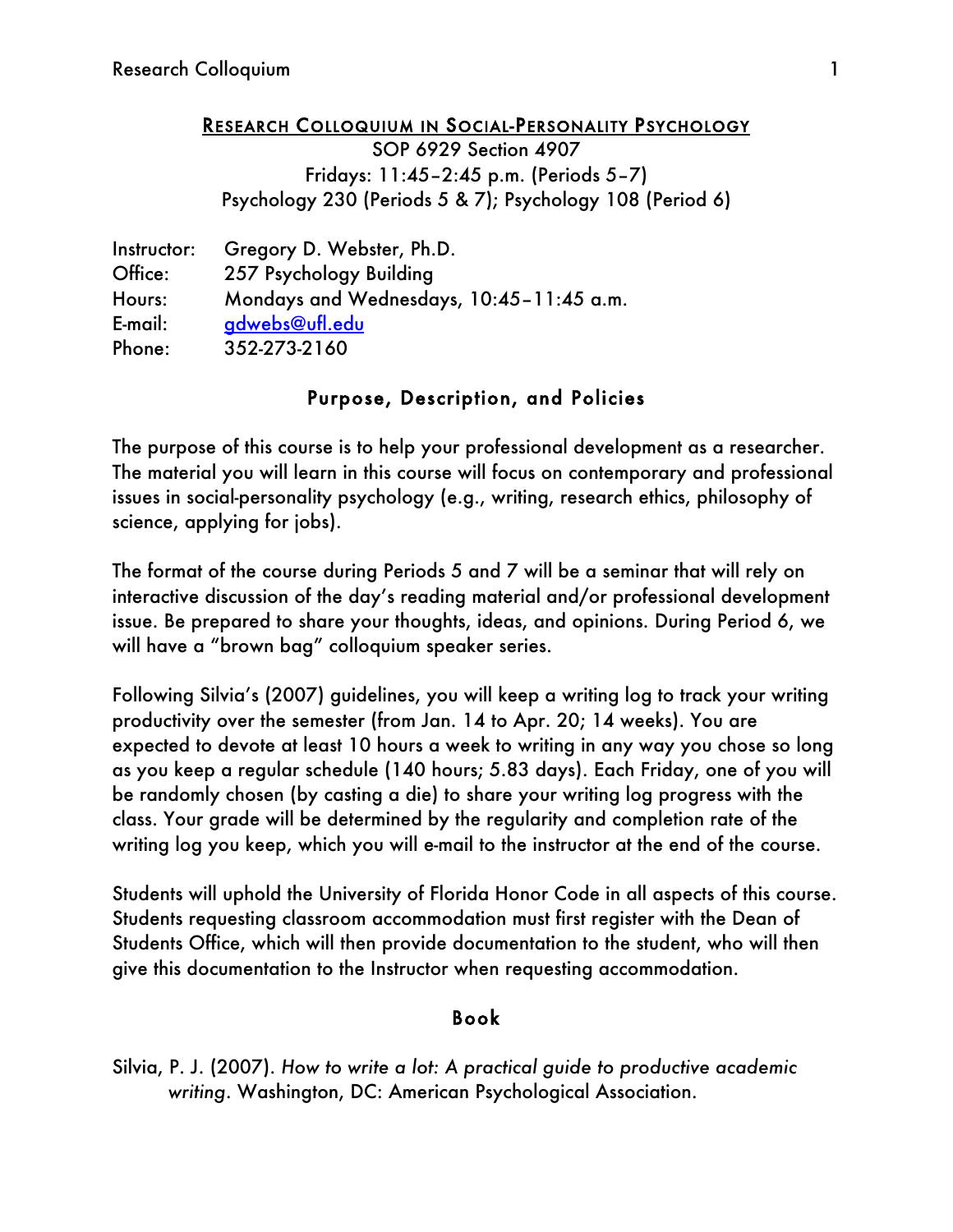#### **Articles**

- Buhrmester, M., Kwang, T., & Gosling, S. D. (2011). Amazon's Mechanical Turk: A new source of inexpensive, yet high-quality, data? *Perspectives on Psychological Science, 6,* 3–5. doi:10.1177/1745691610393980
- Fiedler, K. (2011). Voodoo correlations are everywhere—not only in neuroscience. Perspective on *Psychological Science, 6,* 163–171. doi:10.1177/1745691611400237
- Haslam, N., (2010). Bite-size science: Relative impact of short article formats. *Perspectives on Psychological Science, 5,* 263–264. doi:10.1177/1745691610369466
- Jennions, M. D., & Møller, A. P. (2001). Relationships fade with time: A meta-analysis of temporal trends in publication in ecology and evolution. *Proceedings of the Royal Society B: Biological Sciences, 269,* 43–48. doi:10.1098/rspb.2001.1832
- Lilienfeld, S. O. (2011, June 13). Public Skepticism of Psychology: Why Many People Perceive the Study of Human Behavior as Unscientific. *American Psychologist*. Advance online publication. doi: 10.1037/a0023963
- Newcombe, N. S., & Bouton, M. E. (2009). Masked reviews are not fairer reviews. *Perspectives on Psychological Science, 4,* 62–64. doi:10.1111/j.1745- 6924.2009.01102.x
- Nosek, B. A., Graham, J., Lindner, N. M., Kesebir, S., Hawkins, C. B., Hahn, C., Schmidt, K., Motyl, M., Joy-Gaba, J., Frazier, R., & Tenney, E. R. (2010). Cumulative and career-stage citation impact of social-personality programs and their members. *Personality and Social Psychology Bulletin, 36,* 1283-1300. doi:10.1177/0146167210378111
- Peterson, C. (2009). Minimally sufficient research. *Perspectives on Psychological Science, 4,* 7–9. doi:10.1111/j.1745-6924.2009.01089.x
- Rozin, P. (2009). What kind of empirical research should we publish, fund, and reward? *Perspectives on Psychological Science, 4,* 435–439. doi:10.1111/j.1745-6924.2009.01151.x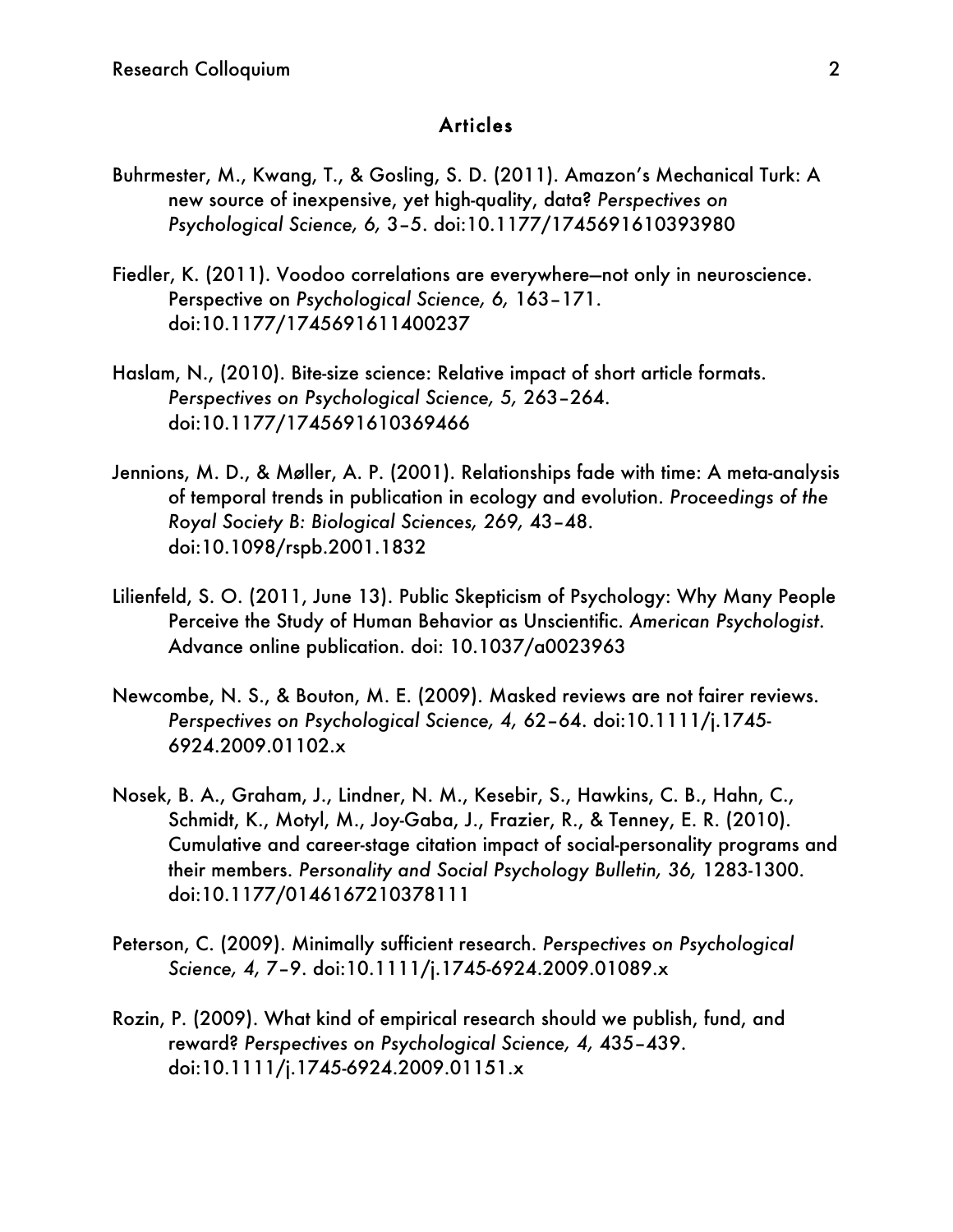- Schmidt, F. (2010). Detecting and correcting the lies that data tell. *Perspectives on Psychological Science, 5,* 233–242. doi:10.1177/1745691610369339
- Schooler, J. (2011). Unpublished results hide the decline effect. *Nature, 470,* 437. doi:10.1038/470437a
- Schwartz, S. J., & Zamboanga, B. L. (2009). The peer-review and editorial system: Ways to fix something that might be broken. *Perspectives on Psychological Science, 4,* 54–61. doi:10.1111/j.1745-6924.2009.01106.x
- Simmons, J. P., Nelson, L. D., & Simonsohn, U. (2011). False-positive psychology: Undisclosed flexibility in data collection and analysis allows presenting anything as significant. *Psychological Science, 22,* 1359–1366. doi:10.1177/0956797611417632
- Simonton, D. K. (2011). Applying the psychology of science to the science of psychology: Can psychologists use psychological science to enhance psychology as a science? *Perspectives on Psychological Science, 4,* 2–4. doi:10.1111/j.1745-6924.2009.01093.x
- Suls, J., & Martin, R. (2009). The air we breathe: A critical look at practices and alternatives in the peer-review process. *Perspectives on Psychological Science, 4,* 40–50. doi:10.1111/j.1745-6924.2009.01105.x
- Swann, W.B., Jr. & Seyle, C. (2005). Personality psychology's comeback and its emerging symbiosis with social psychology. *Personality and Social Psychology Bulletin, 31*, 155-165. doi:10.1177/0146167204271591
- Webster, G. D. Webster, G. D. (2007). The demise of the increasingly protracted APA journal article? *American Psychologist, 62,* 255–257. doi:10.1037/0003- 066X.62.3.255
- Wegner, D. M. (1992). The premature demise of the solo experiment. *Personality and Social Psychology Bulletin, 18,* 504–508. doi:10.1177/0146167292184017
- Wicherts, J. M., Bakker, M., & Molenaar, D. (2011). Willingness to share research data is related to the strength of the evidence and the quality of reporting of statistical tests. *PLoS ONE, 6,* e26828. doi:10.1371/journal.pone.0026828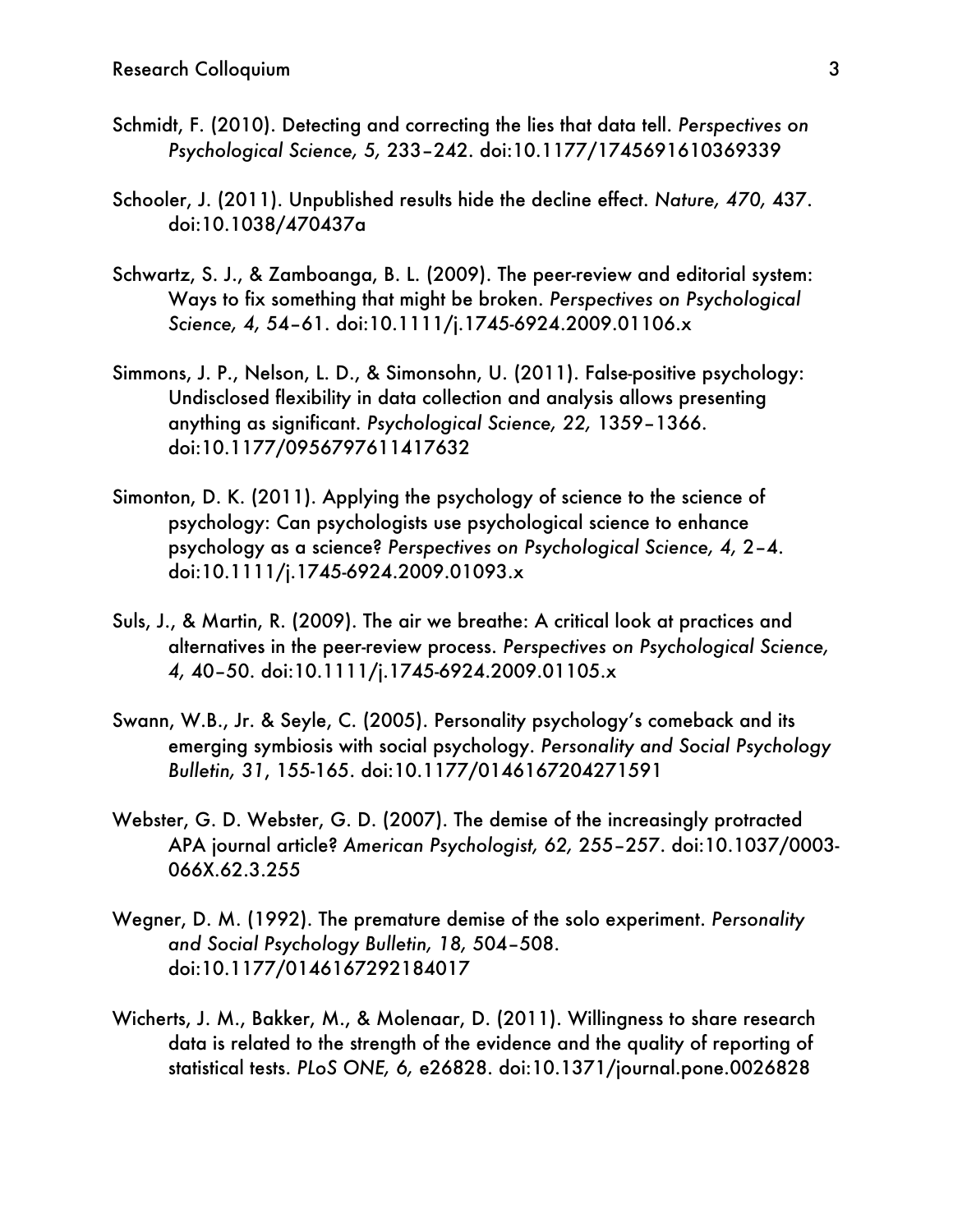Yang, Y-J., & Chiu, C-y. (2009). Mapping the structure and dynamics of psychological knowledge: Forty years of APA journal citations (1970–2009). *Review of General Psychology, 13,* 349-356. doi:10.1037/a0017195

| <b>Date</b>    | <b>Speaker &amp; Affiliation or Event</b>                      | <b>Title or Topic</b>                                                                                                                                                                                                    |
|----------------|----------------------------------------------------------------|--------------------------------------------------------------------------------------------------------------------------------------------------------------------------------------------------------------------------|
| Jan. 13        | Clive Wynne, Psych., UF                                        | Interspecies social behavior: The case<br>of the dog and the human                                                                                                                                                       |
| Jan. 20        | Ben Crosier, John Chambers, and<br>Brian Collisson, Psych., UF | Pre-SPSP Showcase: "Personality<br><b>Shapes Real-World and Online Social</b><br>Networks," "Polarization in the<br>American Electorate," and "How to<br><b>Turn Psychology Students</b><br>into Research Psychologists" |
| Jan. 27        | NO BROWN BAG - SPSP Meeting                                    |                                                                                                                                                                                                                          |
| Feb. 3         | <b>Chris McCarty</b><br>Survey Research Center, BEBR, UF       | "Personality and Personal Networks"                                                                                                                                                                                      |
| Feb. 10        | Jenny Howell, Psych., UF                                       | "An Individual Difference Measure of<br>Information Avoidance"                                                                                                                                                           |
| Feb. 17        | Natalie Ebner, Psych., UF                                      | <b>TBA</b>                                                                                                                                                                                                               |
| Feb. 24        | Carlos Garrido, Psych., UF                                     | <b>TBA</b>                                                                                                                                                                                                               |
| <b>Mar. 2</b>  | TBD - Friday before Spring Break                               |                                                                                                                                                                                                                          |
| <b>Mar. 9</b>  | NO BROWN BAG - Spring Break                                    |                                                                                                                                                                                                                          |
| Mar. 16        | Joshua Clarkson, Warrington, UF                                | <b>TBA</b>                                                                                                                                                                                                               |
| <b>Mar. 23</b> | Steve Newell, Psych., UF                                       | <b>TBA</b>                                                                                                                                                                                                               |
| <b>Mar. 30</b> | Tatiana Schember, Psych., UF                                   | <b>TBA</b>                                                                                                                                                                                                               |
| Apr. 6         | Laura Crysel, Psych., UF                                       | <b>TBA</b>                                                                                                                                                                                                               |
| Apr. 13        | Claudia Brumbaugh,<br>Psych., Queens College, CUNY             | <b>TBA</b>                                                                                                                                                                                                               |
| Apr. 20        | Kirsten Nielsen and<br>Amanda Gesselman, Psych., UF            | First- and third-year projects (TBA)                                                                                                                                                                                     |

## Colloquium Speaker Schedule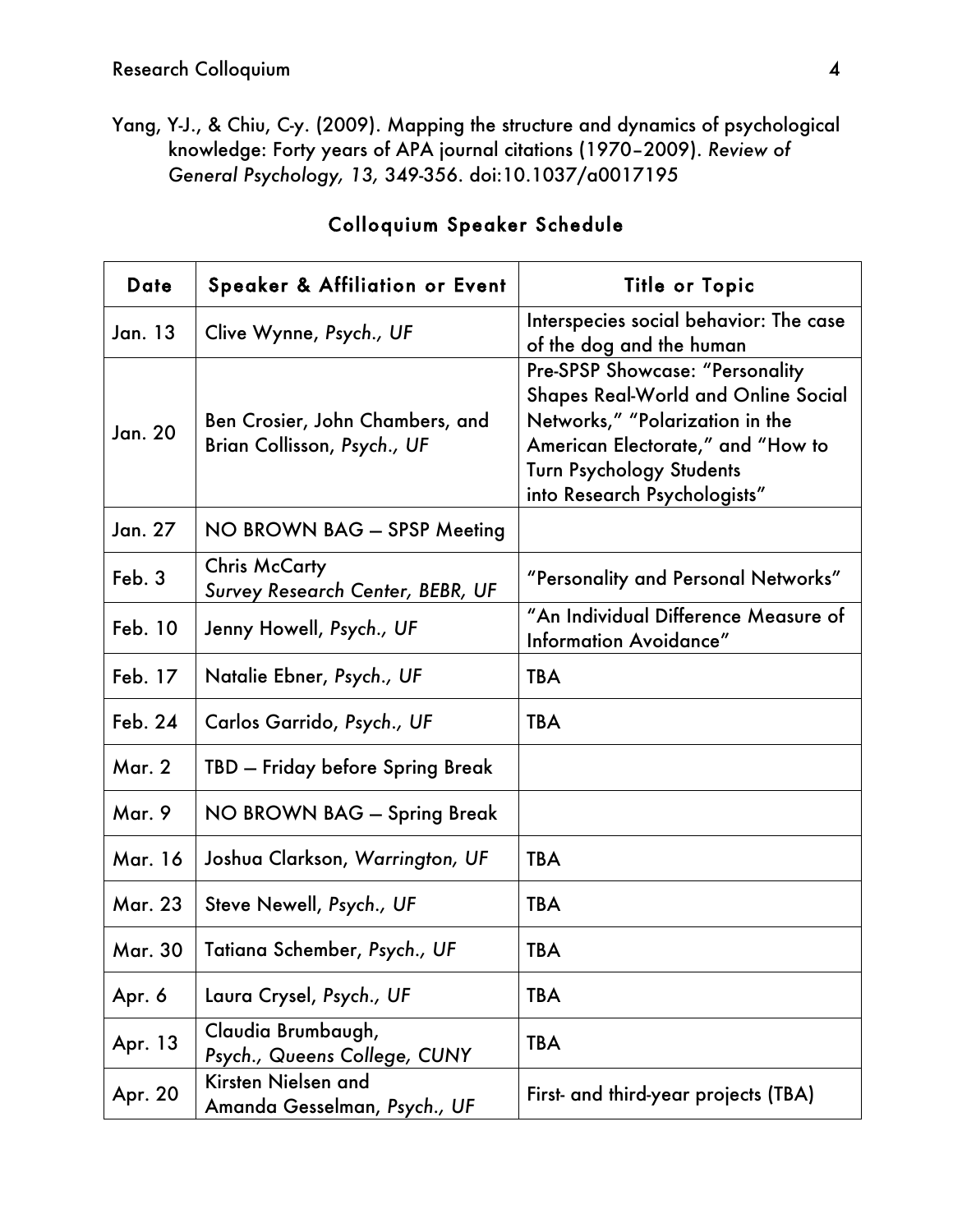| <b>Date</b>    | <b>Topic and Reading or Speaker</b>                              |  |  |
|----------------|------------------------------------------------------------------|--|--|
| <b>Jan. 13</b> | Writing I: How to Write a Lot - Chapters 1-3 (pp.1-48)           |  |  |
|                | Establishing and Organizing a Writing Log                        |  |  |
| Jan. 20        | Writing II: How to Write a Lot - Chapters 5-8 (pp. 49-132)       |  |  |
|                | Making a Poster and Attending a Conference                       |  |  |
| Jan. 27        | NO CLASS - SPSP Meeting                                          |  |  |
| Feb. 3         | Discussion of SPSP: Sharing What We Learned                      |  |  |
|                | False-Positive Psychology: Simmons, Nelson, and Simonsohn (2011) |  |  |
| Feb. 10        | Data Sharing: Wicherts, Bakker, and Molenaar (2011)              |  |  |
|                | Voodoo Correlations: Fiedler (2011)                              |  |  |
| Feb. 17        | Minimally Sufficient Research: Peterson (2009)                   |  |  |
|                | Article Length: Haslam (2010); Webster (2006); Wegner (1992)     |  |  |
| Feb. 24        | What Should We Publish and Fund? Rozin (2009)                    |  |  |
|                | Psychology of Science: Simonton (2009)                           |  |  |
| <b>Mar. 2</b>  | Structure of Psychological Knowledge: Yang and Chiu (2009)       |  |  |
|                | Personality and Social Psychology: Swann and Seyle (2005)        |  |  |
| <b>Mar. 9</b>  | NO CLASS - Spring Break                                          |  |  |
| Mar. 16        | Peer Review I: Suls and Martin (2009)                            |  |  |
|                | Peer Review II: Schwartz et al. (2009); Newcombe et al. (2009)   |  |  |
| <b>Mar. 23</b> | Citation Analysis: Nosek et al. (2010)                           |  |  |
|                | Meta-Analysis Issues: Schmidt (2010)                             |  |  |
|                | Corinne Novell (Psych., UF): Dissertation Practice Talk          |  |  |
| <b>Mar. 30</b> | The Decline Effect: Schooler (2011); Jennions and Møller (2001)  |  |  |
|                | Online Crowdsourcing: Buhrmester, Kwang, and Gosling (2011)      |  |  |
| Apr. 6         | Public Skepticism of Psychology: Lilienfeld (in press)           |  |  |
| Apr. 13        | Claudia Brumbaugh (Psych., CUNY) or Catch-Up Period              |  |  |
|                | Revising and Resubmitting Your Manuscript For Publication        |  |  |
| Apr. 20        | Applying for Postdoctoral Fellowships and Academic Positions     |  |  |
|                | Discussion and Evaluation of Writing Logs                        |  |  |

# Schedule of Topics and Readings